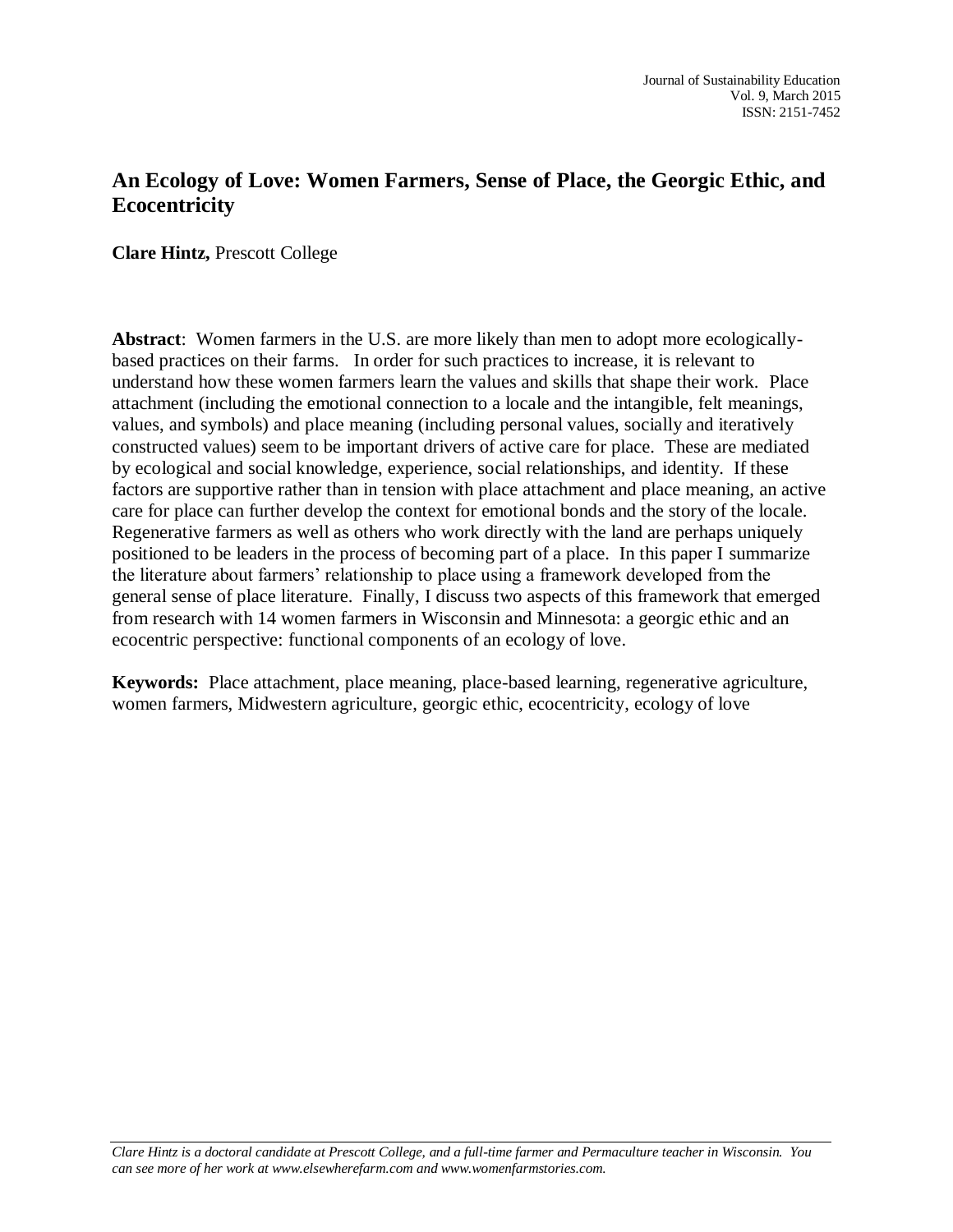## **An Ecology of Love: Women Farmers, Sense of Place, the Georgic Ethic, and Ecocentricity**

In teaching each other to love a place, it matters not only that we value it, but *how* we value it: the ecology, or functional system, of our values and our actions. Land-based people may offer important lessons for how this may be accomplished. In this paper I map two components of love for place among experienced women farmers practicing regenerative agriculture in the upper Midwest: the farmers' georgic ethic and ecocentric perspectives.

In this place research I focus on female farmers because women in the U.S. tend to adopt more ecologically-based practices on their farms than do men (ATTRA News, 2006; Sachs, 1996; Trauger, 2001, 2004). Women's greater concern for agriculturally related environmental issues also has been documented in Norway (Villa & Daugstad, 2007, p. 396). Understanding how the women in the current study related to their lands may offer important lessons for nurturing a functional love of place more widely.

Much room exists to widen understanding of the experiences and perspectives of female farmers. This paper is a version of one small portion of my 2012-2014 doctoral research into the lives of women farmers in the Upper Midwest. The women in this study created meaning around their work in order to become and remain regenerative farmers over the long term. The practice of regenerative agriculture for women engaged with it was connected with how each farmer situated herself in her farm ecology, how she considered her relationship to her communities, and what values enabled her to persist. Relationship to place was a central lens of the research, and love of land and community provided an important sustaining force. Literature around sense of place is extensive; this study integrates that research with the lived experience of land-based women.

## **Literature Review**

#### **Relationship to Place and Place Attachment**

What are the functional components and synergies –the ecology – of a love of place? How is it that certain people feel a sense of responsibility for the quality of their place and a sense of kinship with it that then motivates environmentally and socially responsible behavior? Additionally, how is it that we can nurture more people to have those qualities? These three questions are at the heart of this consideration of relationship to place, specifically in the context of farmers practicing regenerative agriculture. Soul (1988) argued that *arational*, or affective, experiences and memories of nature – emotional, aesthetic, and spiritual – generate understanding and values. Rooted in the sensory-motor centers of the human brain and spread to the limbic system, these memories and experiences are more motivational than those created by knowledge, centered in the neocortex, alone. Indeed, Lockwood (1999) defines *place* (distinct from *environment*) as "a setting or landscape of profound meaning and connection to an individual by virtue of personal, direct experiences" (p. 368). Williams and Stewart (1998) summarized the sense of place literature by describing five dimensions to individuals' sense of place: emotional bonds; felt and often intangible meanings, values, and symbols; values about a place; iteratively and socially constructed meanings; and cultural, historical and physical context. Emotional bonds and the felt and intangible meanings, values, and symbols are referred to elsewhere in the literature as *place attachment* (Kudryavtsev, Stedman, & Krasny, 2012). Iteratively and socially constructed meanings can include sociocultural, political, and economic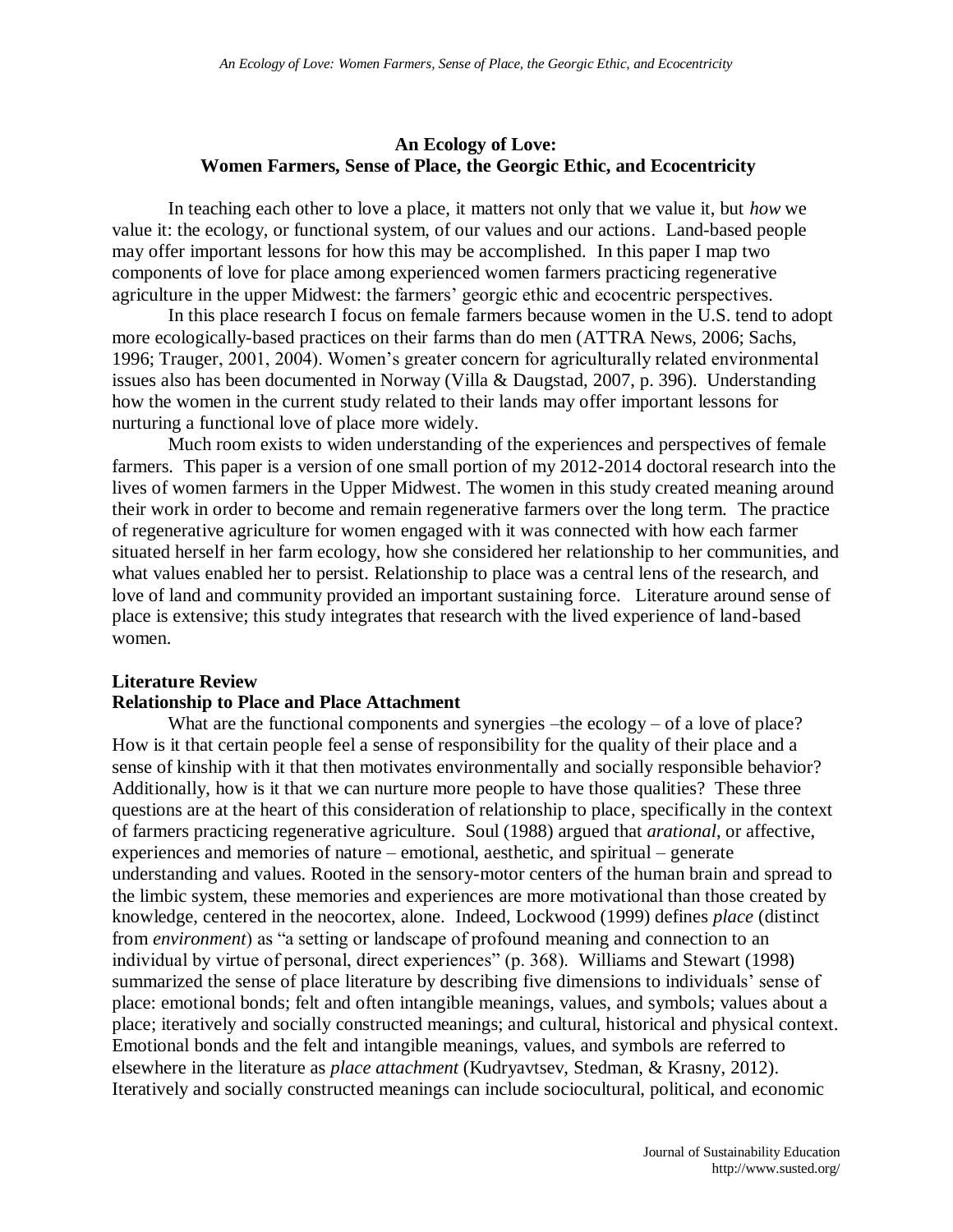dimensions of human life (Ardoin, 2006) often perpetuated through stories and the storytelling process (Huff, 2006; Somerville, 2007). All of these dimensions need to be understood from a systems perspective, that is, dynamically interrelated. Stokols and Shumaker (1981) and Vaske and Kobrin (2001) specifically found that a functional (active) relationship with place led to an emotional attachment of that place which further led to a range of environmentally responsible behavior. These core ideas, many of which are reviewed in Kudryavtsev, Stedman, and Krasny (2012), can be represented in a dynamic relationship as given in Figure 1:



Social and psychological processes

# *Figure 1.* **Sense of Place Dimensions and Environmentally Responsible Behavior. This figure proposes dynamic relationships between some of the functional elements of sense of place derived from the literature.**

Sense of place is connected to care for that place, as summarized in Kudryavtsev, Stedman, & Krasny (2012). However, much ambiguity remains around just how some of these dimensions support each other, and whether general and predictable patterns exist in individuals' sense of place and resulting actions especially in an increasingly mobile culture (Ardoin, 2006). For example, an affective relationship to place that is not also coupled with ecological knowledge may not result in environmental behavior (Kudryavtsev, Stedman, & Krasny, 2012). Egoz, Bowring, and Perkins (2006) found that while conventional and organic farmers had a strong sense of place, the perceived disorder of the organic farms threatened the identity of the conventional farmers as traditional caretakers of the landscape and hard workers.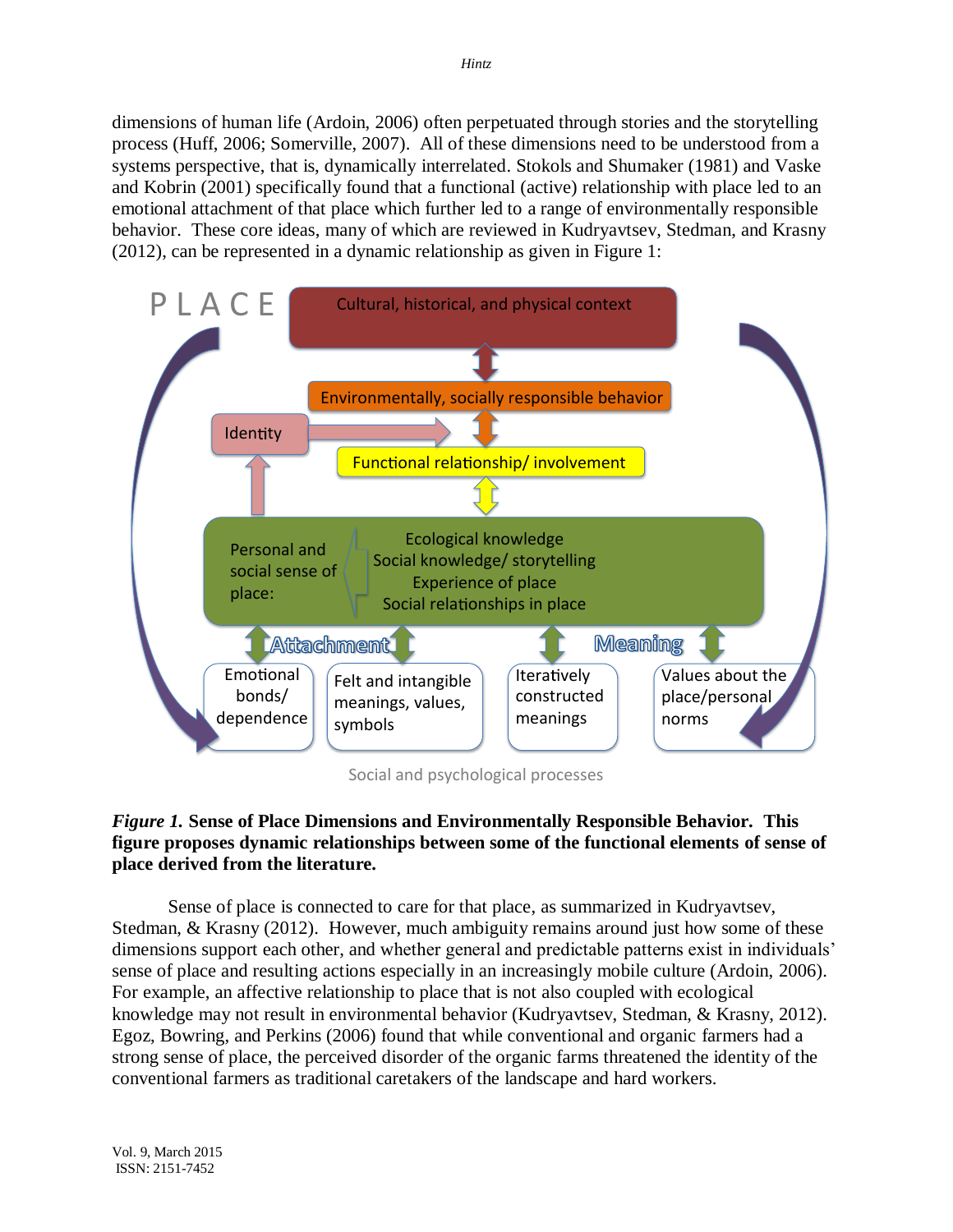Despite the ambiguity surrounding the dimensions of sense of place, these facets provide a sufficient framework to begin to explore the literature on farmers' relationship to place, and how that relationship might affect farmers' practices. Farmers who practice ecologicallyoriented agriculture as well as others who work directly with the land are perhaps uniquely positioned to be leaders in the process of becoming part of a place (Caniglia, 2010; Jackson, 2010, Lockwood, 1998) and protecting biodiversity (Lockwood, 1999). Mueller Worster and Abrams (2005), studying five farmers and five fisherfolk of New England, found three patterns in their sense of place: a sense of self emerging out of social relationships relating to particular ways of life, a sense of self developing from ecological understanding, and a deep, affective bond with place. These individuals showed a living experience of place that strongly informs their identities and the way that they talk about their work. In another study self-identity was positively correlated to farmers' will to employ conservation practices that were not supported by government subsidies in the Netherlands (Lokhorst, Staats, van Dijk, van Dijk, & de Snoo, 2011).

# **Farmers' Relationship to Place**

As Williams and Stewart (1998) pointed out, very little of the scholarly literature on ecosystem management includes people as a natural part of the system. Similarly, in the literature of agroecology, almost none of it includes the farmer as part of the system. Farmer motivation and behavior is also not well explored in the social psychological literature (Lokhorst, Staats, van Dijk, van Dijk, & de Snoo, 2011). Cohen (2009) attributed some of this disconnect to the way the classical pastoral paradigm has so heavily influenced our sense of the land as well as agriculture and argued for a return to the georgic ethic, in which human labor deeply informs our relationship to the land, "lived cultural experience is not a sidebar to the discussion, but the basis from which the discussion can move forward" (p. 156). The pastoral paradigm casts us as observers of nature as a stage for contemplation, while we are active participants within the georgic worldview. Regenerative agriculture can play a reconciliatory role in the separation between people and place. Vos (2007) described sustainable agriculture as a *middle landscape*, mediating between the pastoral idea of wilderness and an environment fully constructed by humans.

The current study focused on two areas of the framework proposed above: an ecocentric perspective and a georgic ethic: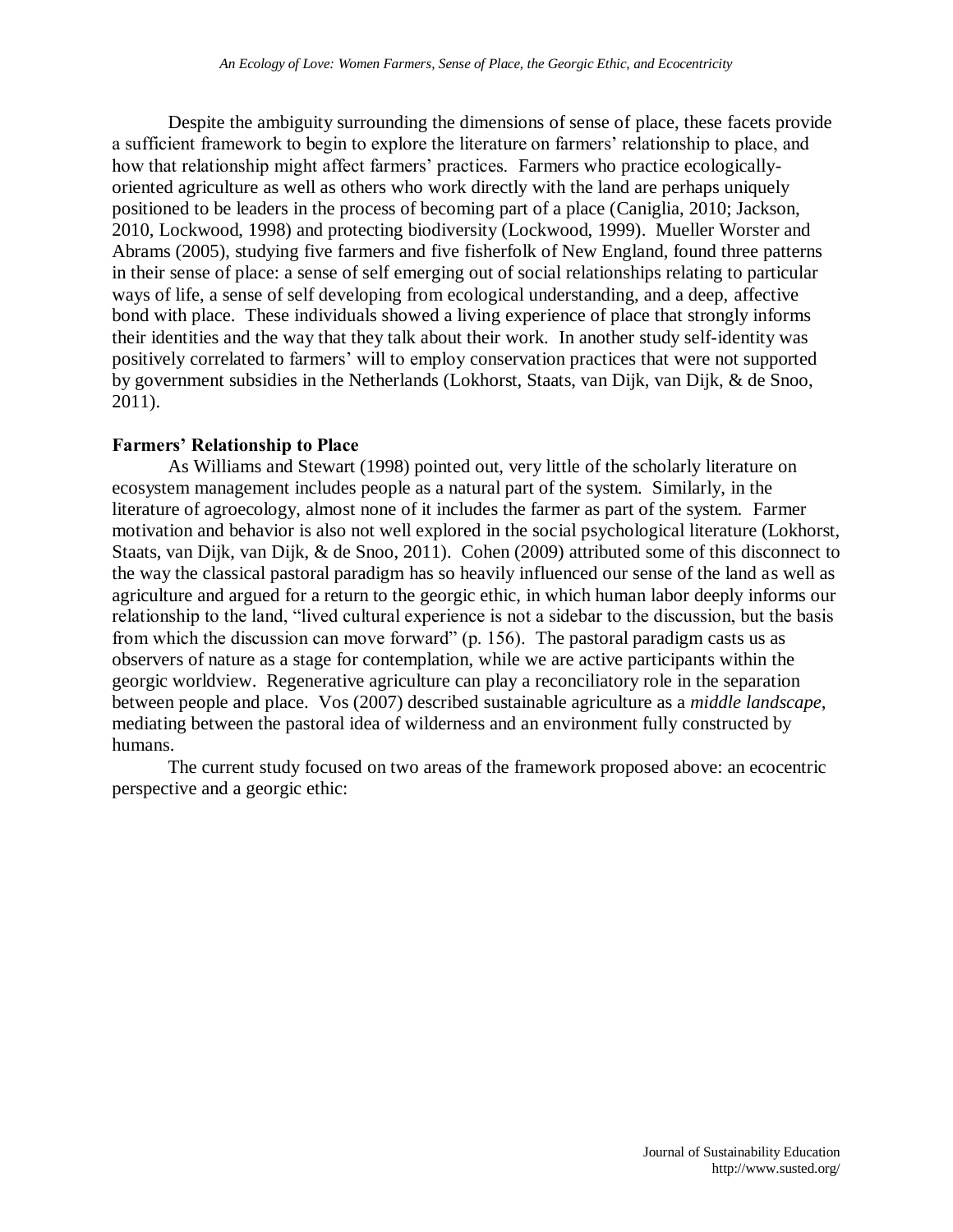

Social and psychological processes

# *Figure 2.* **A Georgic Ethic and Ecocentric Perspective within Sense of Place. This figure illustrates the foci of the current paper within the broader framework of a functional connection to place.**

# **Methodology**

In the current study I used an inductive (De Guerre & Taylor, 2004, LeCompte & Schensul, 1999) mixed methods approach (Knowles & Cole, 2008a) incorporating arts-informed research (Barone & Eisner, 2012; Finley, 2008; Leavy, 2009) and semi-structured ethnographic interviews of women farmers (Gubrium & Holstein, 2009; Polkinghorne, 1988; Reissman,1993). These methods together help provide a more holistic portrayal of the lives of the women farmers who participated in the research.

The research process consisted of four steps. Farmers completed a survey on farm ecology, economics, and social connectedness about each farm or site. This data provided the context (of regenerative agriculture) for a semi-structured interview with each of the 14 farmers in this study. My goals with the interview questions were: 1) to explore the farmer's relationships to land and community; 2) to explore how the farmer developed from her experiences in relationship with people and land in the context of transformative learning; and 3) to identify the factors and relationships which sustained women farmers over lifelong work.

The farmer participants also developed several artistic pieces to help tell their stories. For this research project, I drew heavily on the philosophy of art and inquiry articulated by Finley (2008) as a means of transformation, emancipation, and elevating voices otherwise unheard. The goal with the art exercises was to move out of linguistically bounded reality and to create space for a more direct and holistic interpretation of each farmer's experience of her land, work, and community (Knowles & Cole, 2008a). Each farmer was encouraged to create two arts-based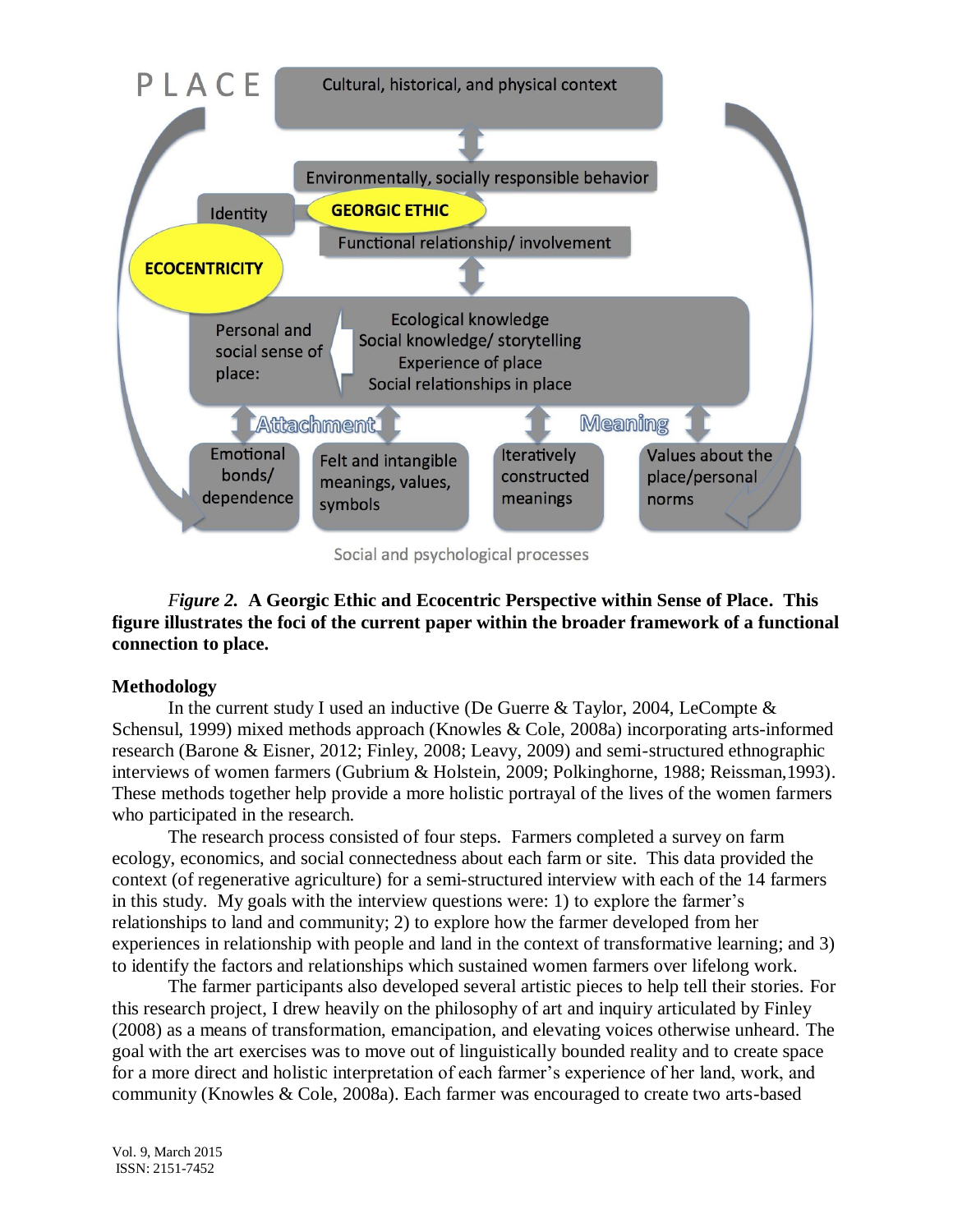projects following the first interview and reflect on their work. Eight farmers returned work to me, most sending two pieces.

 I was able to return to nine farms for a site visit and open conversation. Often the conversation during the second visit occurred while doing a task together: weeding peppers, bunching garlic to dry, or potting up lettuce. This was also a time for the participants to ask me questions about my own farm and story as I had done with them. I also took photographs of the farms during this period. These materials were used to triangulate comments made by the farmers and arts-informed materials produced by the participants. As Ingold (2010) wrote, "…these figments are but outward, sensible forms that give shape to the inner generative impulse that is life itself" (p. 17). By visiting the farmers' places, I absorbed a holistic sense of who they were, experiencing what de Certeau (1984) calls *spatial stories*. The walking ethnography of the farm tour provided an important intersection between traditional ethnographic tools and art as a method in my research (Pink, Hubbard, O'Neill, & Radley, 2010).

#### **Participant population.**

This study involved 14 women farmers in Wisconsin and Minnesota whose farms are exemplars of ecological agriculture, viable businesses, and civic interconnection. Farms that exemplify a wide range of approaches, from annual vegetable cropping to animal husbandry to Permaculture were chosen. All of the farmers who participated in the study have been practicing farming for at least a decade and generally much longer by their report. Choosing this level of experience among the farmers allowed for the sharing of rich life histories.

Represented areas in the study included Minnesota's North Shore, the south shore of Lake Superior in Wisconsin, south-central Wisconsin, western Wisconsin, the Twin Cities area, and western Minnesota. Of the 14 participants, two operated dairy farms (goats on one farm and sheep and cows on the other), two raised rotationally-grazed beef, one raised sheep for wool and meat, and nine raised vegetables. Of the nine who raised vegetables, only one did not run a CSA (among other outlets). Only one farmer claimed some minority ancestry. Participant ages ranged from mid-40s to early 70s. Farmers had between 10 and 41 years of practice at their craft, most with at least two decades of experience. Farm size varied enormously from a small flock of sheep to a CSA with more than a thousand members. Soil types and topography also were maximally diverse from clay to, as one farmer put it, beach sand, and flat prairie land to bedrock and rolling hills along Minnesota's North Shore. Four of the participants farmed solo; either they did not have a partner, or the partner did not participate in the farm. The other ten farmers farmed with their partner to a greater or lesser extent. This range of enterprises and personal circumstances provided a rich group of participants for the study.

#### **Results**

Because the actual and profound experiences of the women in this study ground the theory of place in the farmers' dynamic interrelationships with their farms, and because the farmers are essentially co-creators of this study, I privilege their words in this section of the paper. Love was evident in the way the farmers discussed their relationship with the land. Carol described her attraction to a small town in Minnesota, "I just kind of had it in my bones" (Carol, personal communication, February 22, 2014). This sense of care was true regardless of the years spent on the farm – one farmer had farmed on four different pieces of land – or ownership: one farmer had always managed farms she did not own, and one farmer had rented many plots of land in addition to her home farm.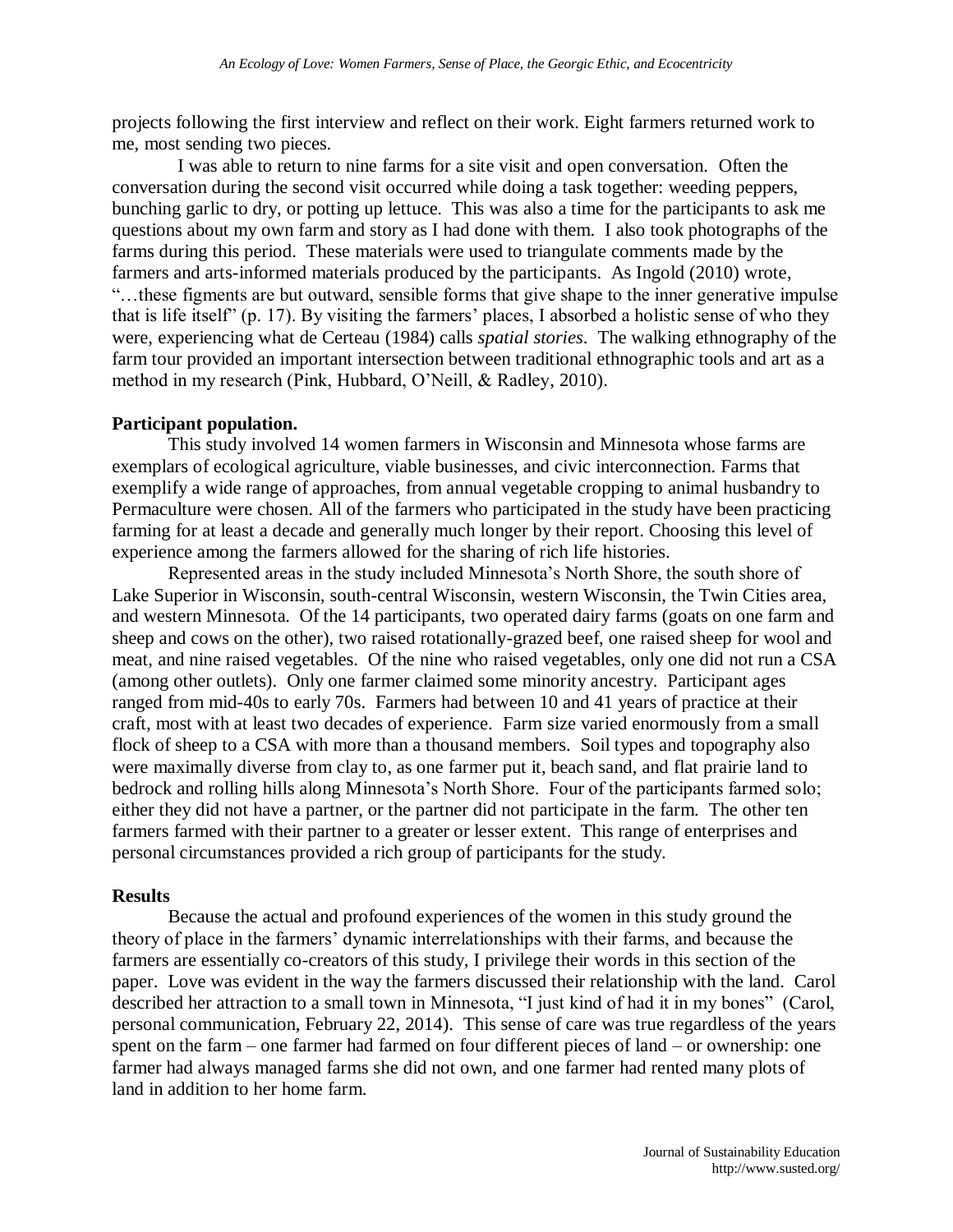Each woman's attachment to her farm had a specific anatomy: instances, views, smells, tastes, and the meanings that overlaid all of it: the ecology of love. Landis described some of the details that made up her delight in her farm.

I think every year we tap maple, trees for syrup making, some of my best memories are that first ting in the bucket. That begins another season, another harvest year. That to me is the first of the year, so I really like that. Just a million little things of just laughing with the crew or just playing with our dogs or sitting down after racing before a freeze and being soaking wet and it freezing and then just sitting down to a bowl or soup or something like that, and just being like ahh. (Landis, personal communication, October 2, 2014)

Several of the farmers described their connection to their land in spiritual terms.

The animals on the land, I just love looking out that window there when I'm washing dishes and seeing the goats and sheep just out pasturing. Just what it provides for us. Is my connection, I love it here. I don't know if I can fully explain why, but it's just so peaceful to me. It's a lot of hard work in the summer when I am full speed ahead there's days I don't take the time to look out the window or look out when I'm out there working and say, "Wow this is really beautiful." Because you're just so busy. But, I just love being here. It's got a spirit about it. (Diana, personal communication, December 10, 2013)

Not all of the farmers could put words to that connection. Instead it was often the spaces between the words as we were talking or walking the farm that most eloquently conveyed their feeling about it. However, Diana's choice of quote in her collage speaks directly to that spirit.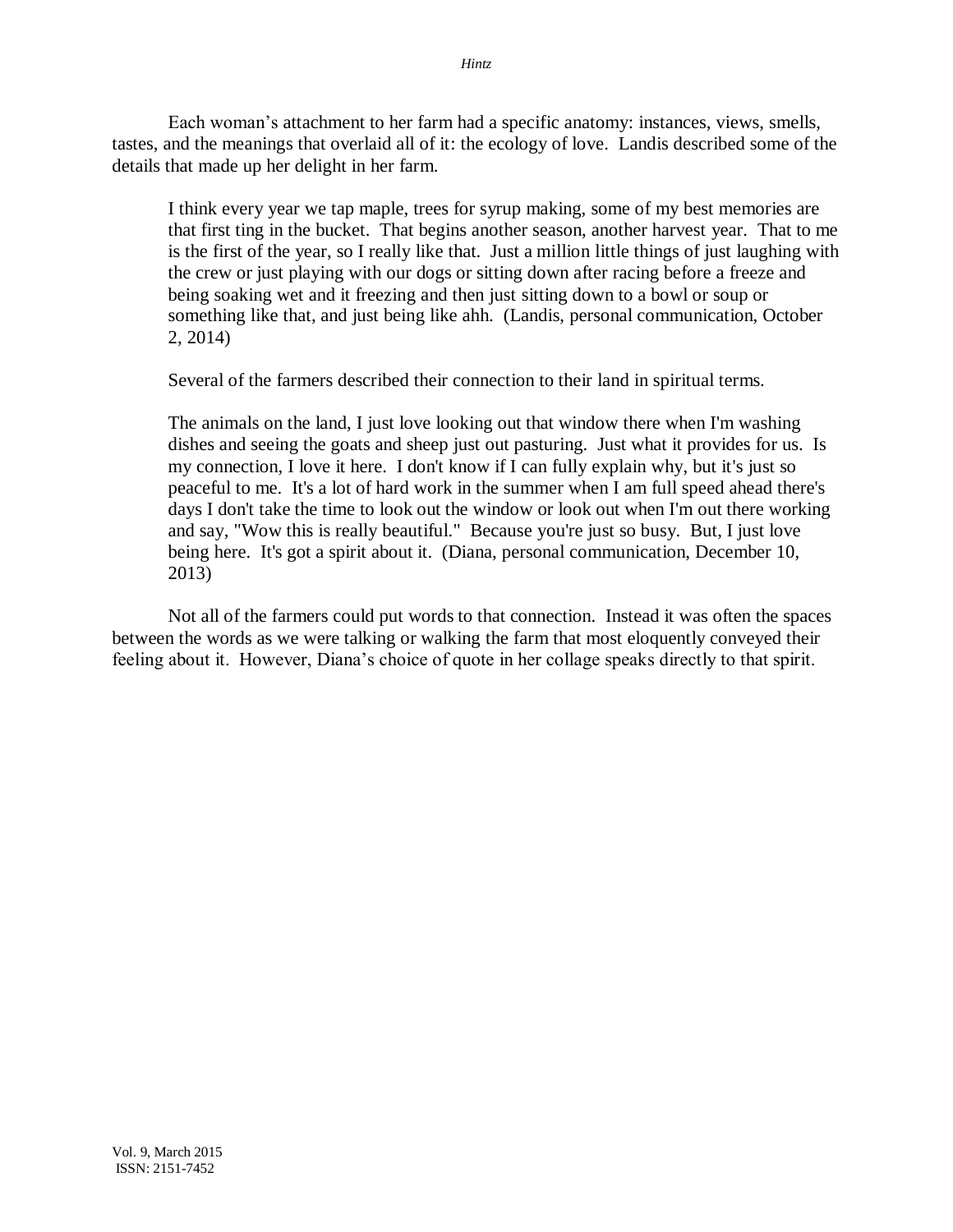

*Figure 3.* **Diana's Collage. This figure illustrates a visual reflection of Diana's experience as a farmer.**

Janet practiced biodynamic agriculture on her farm, which has a strong spiritual component, as well as a developed holistic approach. Janet had managed a number of farms for different landholders over her career. Her connection to land transcended ownership;

I love the land, I have a love relationship with the land. I have always loved every place that I've been equally. It's and they all have been very different places. What I know too is I want to leave it better than I found it, and it's as simple as that. (Janet, personal communication, December 23, 2014)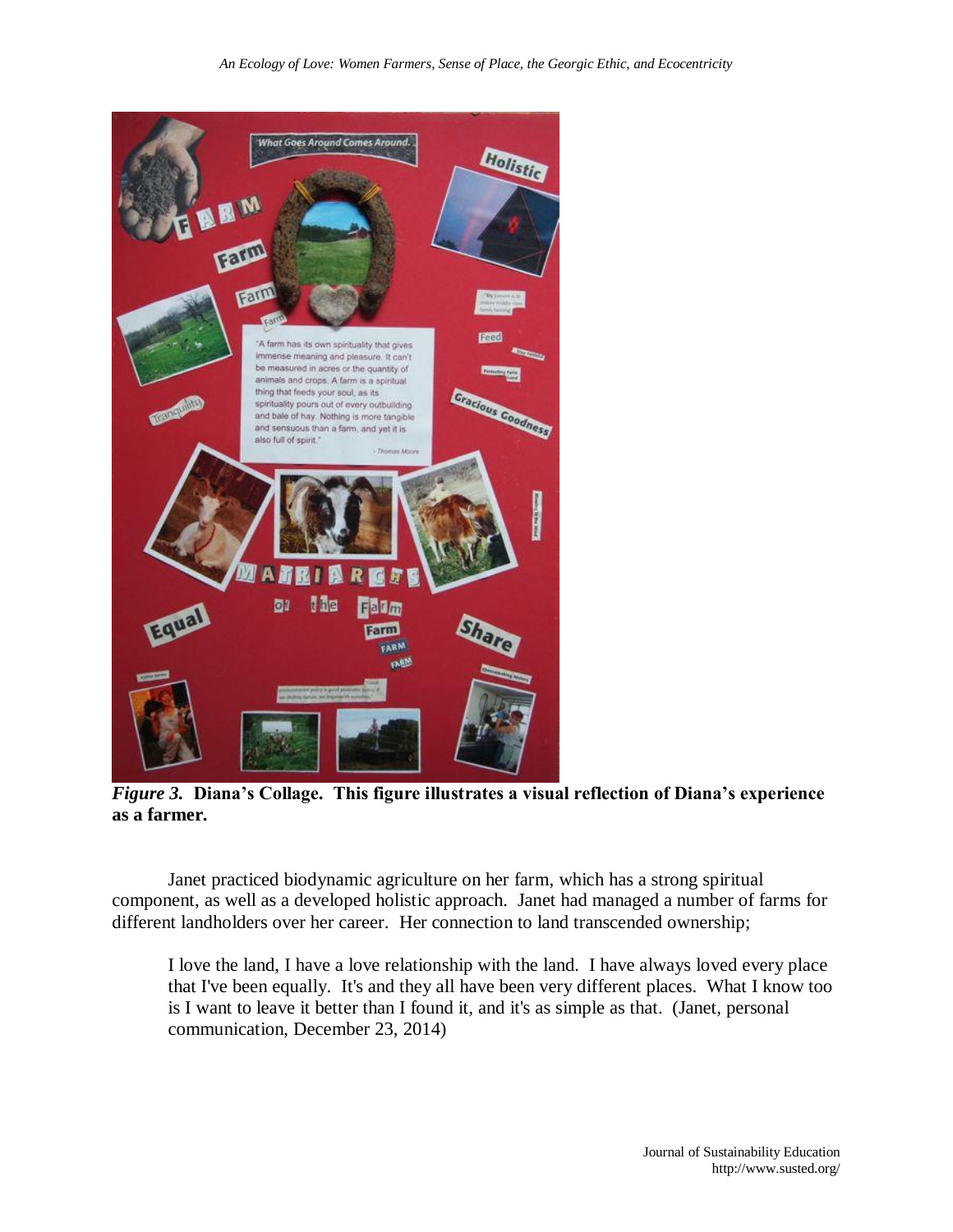*Hintz*

Many farmers in the heavily agricultural areas of Wisconsin and Minnesota rent land from each other as inheritance, sale, and consolidation have made a patchwork of the landscape and as the cost of owning land has grown more prohibitive. Dela's care of rented land persisted despite a cycle of improving the land to the point that she made it attractive to competing renters.

Because we outgrew this spot, which is still always our main garden, and everything that needs real close attention is here because I can see it. And then second at our lease now, but before they were here, we would rent little parcels that big machinery couldn't get into from different farms or that had lain fallow for a while. And some of those fields were good, and some were terrible. If they'd been fallow they were fine. If they had had conventional farming going on, the soil would usually be not proper, you know. It would be compacted. It would be pale, and there would often be no worms or bugs. And we would haul manure and do all the stuff that we could to quickly fix what can't be quickly fixed. And so it was very difficult to grow on some of those parcels…. we'd rent these little funny corners and the farmers renting the big part would go oh. They can grow in there, and we'd inevitably lose it. And the trees would go down, and they would, somebody would offer more money. So, that happened a lot over the years. We'd work someplace, and you'd have to work a few years and get it better, and then lose it. (Dela, personal communication, December 10, 2014)

Even though long-term prospects with a given piece of rented land were tenuous, Dela still treated each place with respect. Her value of the relationship and the overall health of the land stood in contrast to the practices around her of using the land solely as a resource to be mined. The respect that Dela showed also was in evidence from the other farmers in this study. Awe was a component of the love that many of the women felt for their land.

I get that there's a certain splendid mystery to soil that our human noggins want to believe that we have understood completely but we have not. There are things that are happening between plant root and soil that we are still learning. (Carol, personal communication, February 22, 2014)

The women's attachment to place was a strong motivator for their persistence. Their love was a value that seemed mobile with a transition to different land and regardless of ownership. With this love also came an acceptance of loss for a number of the farmers, who either moved farms, or lost rented land.

# **"I am part of the farm."**

Even as the women experienced a sense of empowerment through their farming practice, they believed that their success arose in part from their relationship to their land, which involved a certain humility. All viewed themselves as a part of the larger ecosystem, and spoke eloquently about that connection.

I think one of the things I learned is how to be whole in a place. And to nurture it in a way that sustains me so that I can help sustain it and that is a precious cycle of resilience and recovery and tenacity and delight. (Audrey, personal communication, February 5, 2014)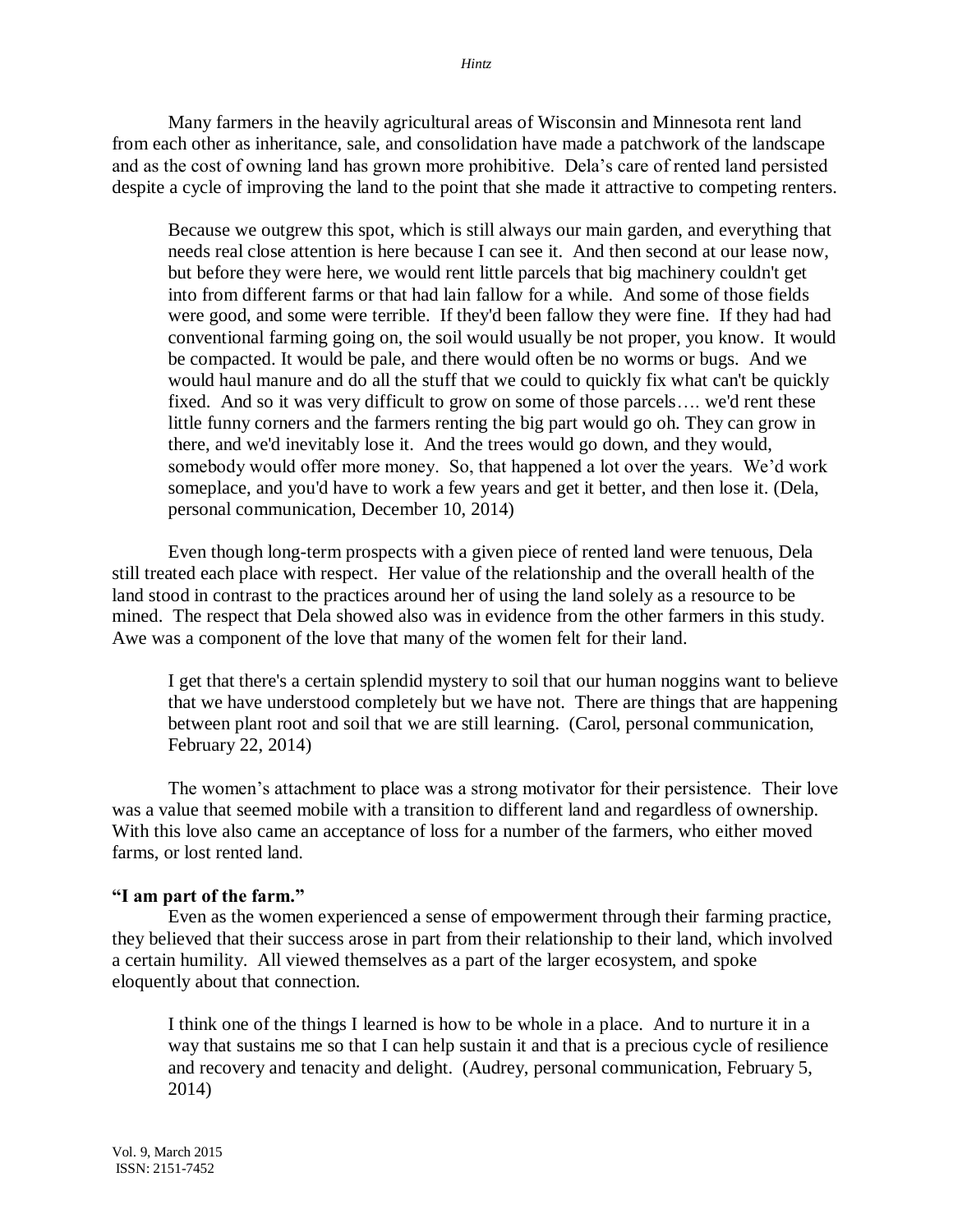The sense of connectedness ultimately could blur the boundaries between self and farm. Audrey phrased it pithily. "I don't say that we work with nature but we are nature" (Audrey, personal communication, February 5, 2014).

Where the farmer ended and the rest of nature began was often hard to pinpoint, and often hard to articulate. Lise echoed Audrey's sense of symbiosis.

It feeds me in a way more than just the physical food that comes out of it. But I think the fact that I have a relationship to it through farming with it intensifies that. It's different than just living in a cabin in the woods. I think that I feel both responsible to it, to be taking care of it because it's feeding me, but it just feels like it's giving back to me as well in a way that's different than just a yeah, just friends who have beautiful houses in the woods, and they love their places in the woods but I just, there's a different connection there that is a mutual kind of thing. (Lise, personal communication, January 28, 2014)

This deep, active relationship with the land was based on shared productivity and something more. Not everyone in the farmers' lives understood this connection or its cycles.

I have tried to talk to people about how the land is like the third party in the relationship, and they don't understand, because it's like this place is as important to me as another human being would be. How to take care of it and how to be connected with it, and the fact that it's hard to leave for long periods of time, because well, now there's greenhouses to worry about in the winter. There's this or that, but you don't just go away for chunks of time, because you've got plants to tend or buildings, and it is a relationship. It is a partner in your life. A lot of people don't like that. They find it… they want to be in a relationship with only two parties, not the third. They also don't understand that you can't turn it off on the weekend, because you're living right here. You see things. (Tricia, personal communication, December 23, 2013)

Like many human long-term relationships, the partners in some ways grow together over time and shape each other. Landis described this melding in detailed physical terms.

There's so many ways you are connected to your farm, because so I literally eat my farm. So the plants that grow there. I get my sustenance from them, so I'm actually ingesting a little bit of my farm, and slowly those cells are being replaced, and so I am of that soil literally. Figuratively, you accumulate a certain knowledge like we talked about that starts becoming part of you old memories, or your memories in general. I can remember where my daughter took her first steps now, and things oh, remember the time. So that all gets part of that connecting to your land. I think when you work everyday at the same place, and you wear down paths, and you just become part of that farm. You are physically part, I can hardly even say it, but you are literally in so many, you know the paths meander because your hips meander when you walk. That it looks like how you walk, and the design of where buildings go or where fields go reflect your aesthetics or-- It's all those connections. I think a farmer ultimately is no different than the toads or the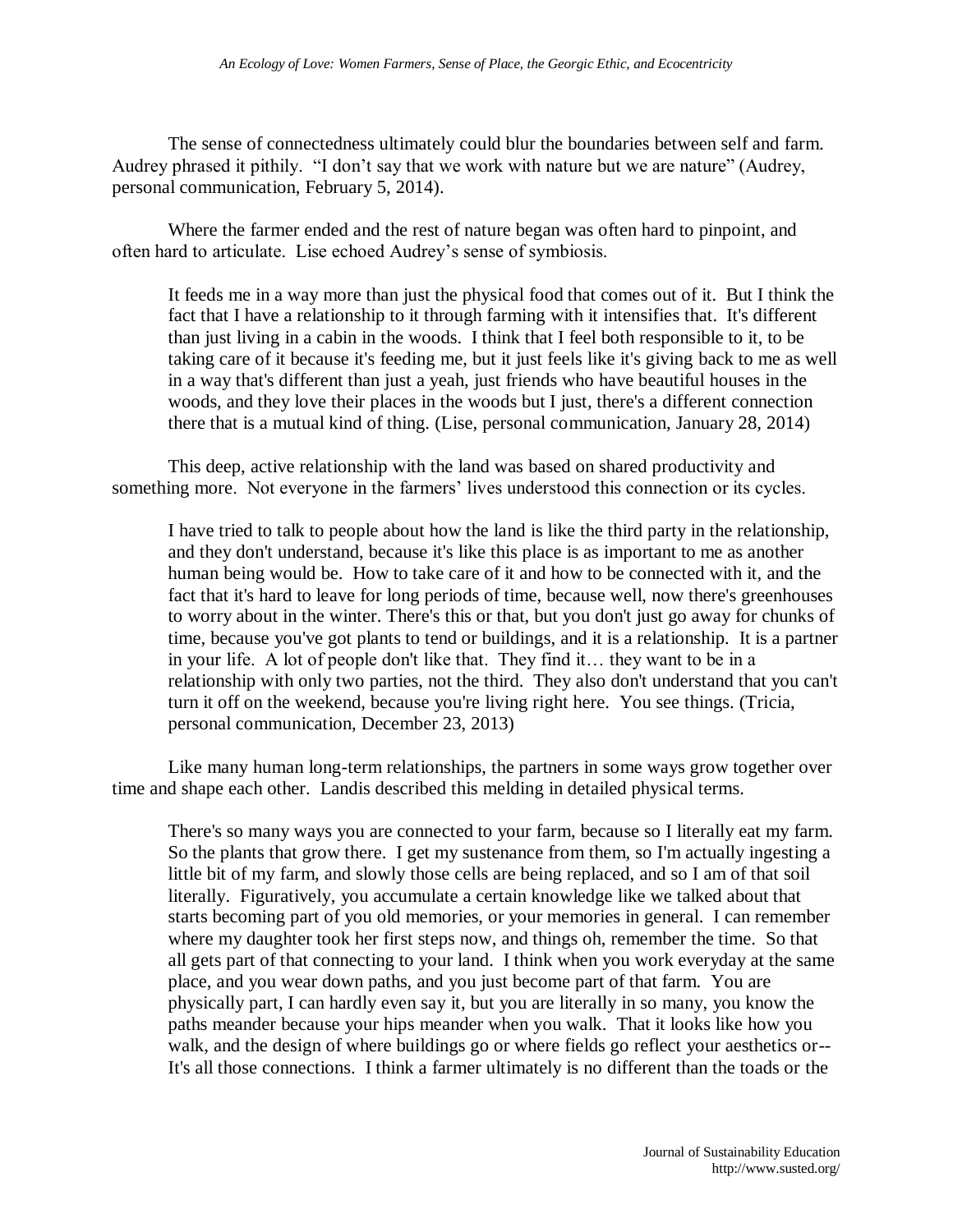trees. I mean it's a part of that farm. You're not the overseer, you're just a part of. Yeah. That's how I think about it at least. (Landis, personal communication, October 2, 2013)

This connection, in many of the farmer's minds, meant giving up an illusion of control and acquiescing to the farm's rhythms.

What I really noticed is that me and the farm are not separate, and not having grown up on a farm, I didn't know this, but when you are farming it is not a job it is a lifestyle. So, having moved here and started this farm I was making a lifestyle change. So, I was making a really big change when I started farming, and I think just learning that about myself, and total acceptance of the farm, me and the farm are sort of like this unit that work together. And I had to actually really let go of trying to be in control of. Okay, this is what I need to do now or this is what I need to do now. No this is what you are going to do when you can do it, because this is what the farm needs now because it is a farm. And it needs certain things at certain times. (Barb, personal communication, February 27, 2014)

The farm's cycles were respected, which did not always align with human economics. Working in partnership with natural systems, all the farmers in this project understood the need for patience, diversity on the farm, and diverse income streams.

I think the hardest thing I had to explain to other people why farming you can be successful and not make any money at it, is that you're dealing with biological systems that always have their own-- They're not working in a test tube. They're growing in a very diverse, and there are so many variables that come to play, that your role as a farmer is really just to kind of catalyze that so that those plants grow. (Landis, personal communication, October 2, 2014)

## **Hard work.**

The farmers took pride in the hard work of farming that was part of their life. Rather than acting primarily as one of the challenges to persistence, at least some of the time it seemed to energize or give purpose to the farmers' practice over the long term. The element of hard work may weed out some would-be farmers early in the learning curve; the farmers in this study valued being physically active and challenged; at least up to a point. A number of farmers reflected on how hard work was underestimated in a variety of ways. For Landis, a successful farm came down to the simple need to put the effort into it. "There's no secret formulas really, just hard work and just keeping at it" (Landis, personal communication, October 2, 2013).

Julie, a retiree who came from a professional urban life, commented on the perception in her earlier social circles that working hard was a sign of backwardness in some way.

And there's another component of this that's about work, and what does it mean to work. A lot of people say why do you want to do all that work. My question is why not. If we can physically do it and it's important, it's our farm. They're our animals. Why wouldn't we want to do it? But there's that attitude about work, and especially getting your hands dirty. Because we're well educated people, "Oh you shouldn't have to do that." Why not? It's the 64,000 dollar question to me, it's like, well where'd you get that attitude. I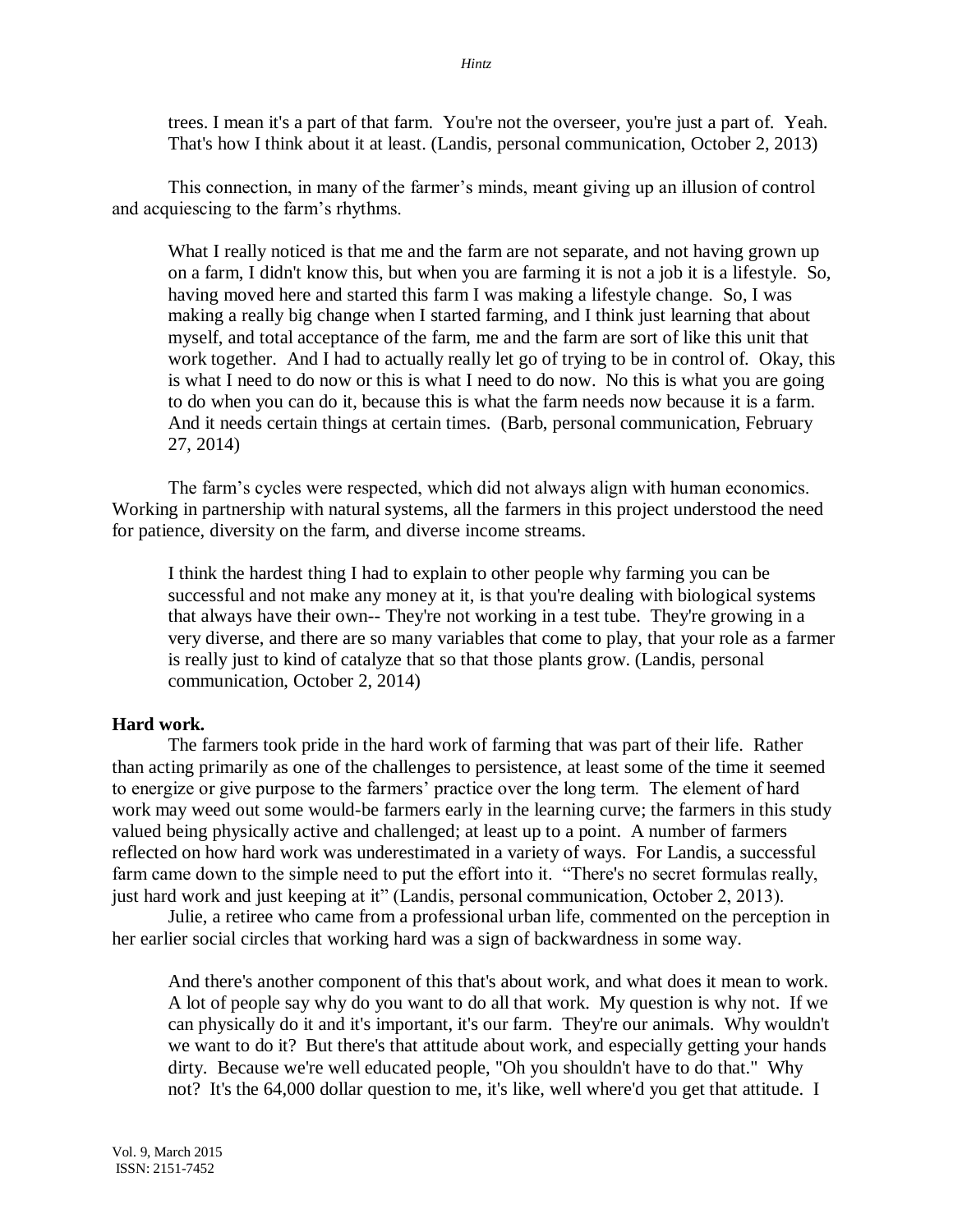was never into playing golf; it just wasn't my thing. For some folks, well that's fine, but it is, there an attitude about work. We were just able to make that transition, to see that we could do it. It was kind of this big challenge. It's like, okay, we can do this. (Julie, personal communication, January 25, 2014)

Julie went on to comment wryly that she and her husband are not prone to the sleeping problems of her urban friends. For Julie, the work lent her purpose and kept her physically agile. Some of the farmers commented on loving their work.

We have more, I think, people come and go in the CSA world because it's physically harder than they thought. And I see that with the interns too. They have a very idyllic picture of what they are going to be doing, and you know, the baby lambs are cute but you've got to shovel the shit. So, it's, the reality sometimes is more than people thought. And, but I don't know, I think either you really love that or not. And I really love it. (Dela, personal communication, December 10, 2014)

At times during the early growth of the farm, Kristina juggled a full-time professorship, home-schooling her daughter, and farming.

In the long term, I think you really truly have to love what you do, because it is so much work. Evaluating and looking at the reasons for why you're doing it, and making sure that those reasons are the right reasons. Otherwise, you can't make it, because it is too hard physically and also at certain times of the year in terms of your time and your balance with things. (Kristina, personal communication, December 20, 2014)

For Tricia, the value of hard work was learned from her upbringing.

What it set me up for, the quality that came from my family was the ability to understand what it means to work that hard. The understanding that you spend most of your times from spring getting ready for the next winter. Just this determined stubborn streak of just hanging in there. I think without that background from my family I would have given up a long time ago, because there's a lot easier ways to make a living. (Tricia, personal communication, December 23, 2013)

Even though the farmers enjoyed the work, it was a fine balance between motivating and challenging. Though Lise felt satisfied with her life, she wondered if she would have encouraged her sons into the same occupation if they had been interested.

So I do feel, it's a little hard when I, when I see these idealistic young people. I'm so glad to see them, like at conferences and stuff, all these tracks now for new farmers, and I'm like, oh you poor things. And I hate thinking that way though, because I suppose people thought that with us too, and I'm happy enough what we're doing. So I don't say anything. So, but it's kind of hard to see that and to realize how what a difficult life they are choosing in many ways, fulfilling but difficult. (Lise, personal communication, January 28, 2014)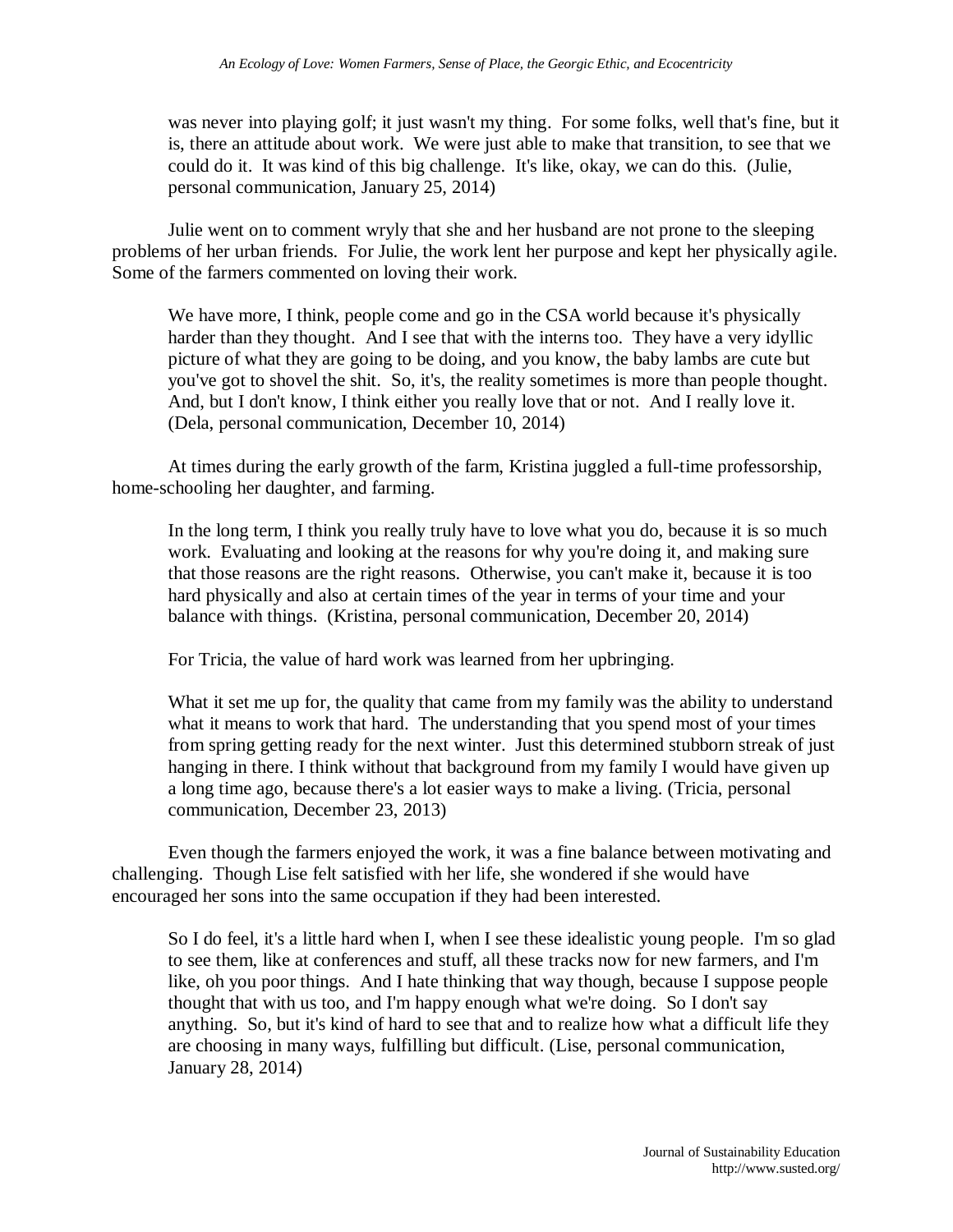Still, Landis articulated some of the rewards of such hard labor.

I really like the physicality of it. I am not a good, I have a hard time sitting still, and it that breathing deep and feeling really strong is feels really good, even as I'm aging and feeling more creaky. I also really like the seasonality of it, and though we do a winter CSA too and do winter marketing, there's a certain downside, and I like that mental break and physical break, but I also then like the intensity of summer. I love that, I used to commercial fish in Alaska, and there was, you sat around waiting doing absolutely nothing, and then all of a sudden you might work 48, 56 hours without any sleep because you just fishing. That kind of adrenaline intense, I'm making money, you get some of that in farming too. Now you're kind of running on empty, but man, this is when the harvest is coming in, and you're just racing against snow. It's very exciting, and the comradery when the group of us are hauling in and you're like whoa look at all of this. It's just great. Those are just, I didn't know that was what it was, but that's fun. That's really fun. (Landis, personal communication, October 2, 2013)

As Caniglia (2010) found with women ranchers, commitment to the hard work of the lifestyle for rewards that are more about community, self-reliance, and a connection to the land separates these successful women farmers from the idealized portrayal of the pastoral life that has crept into the media in the last several years. To be sure, the work is daunting, and the women's love of their land and sense of community with it, their ecology of love, was one aspect that helped them to persist.

### **Discussion**

The farmers understood their connection with their land to be a participatory relationship to which they were committed. This ecocentric perspective, or living systems viewpoint, arose directly from their georgic ethic; an important consideration for the broader conservation movement. The women farmers' georgic ethic and ecocentric perspective provided them a transformative story to persist in their work, one that stood in contrast to the pastoral ethic that undergirds much of the environmental movement (Oates, 2003). The mutual, active, and communal relationship that the women had with their land was central to the narrative they told me.

### **A georgic ethic and reciprocity.**

Cohen (2009) provided a succinct outline of the importance of the georgic ethic to understand new trends in valuing local knowledge, experiential learning, and sense of place in the study of agriculture. For the farmers in the current research, their mutual relationship to the land through their work provided them with a deep sense of reciprocity and ongoing support. Their ecology of love was not the passive appreciation and contemplation of a landscape outside of, though spiritually connected to, themselves, as a pastoral ethic might provide. Instead, they knew their land and cared about it and saw themselves *as a part of it* because they worked with it and knew their lives depended on its wellbeing. This ethic is also a central tenet of ecofeminism (MacGregor, 2006). Interestingly, this understanding of relationship with their land remained consistent whether the farmer operated mostly by hand labor or with the use of several tractors and a large field crew, though the ethic appeared somewhat more detailed for those farmers who spent more time working by hand. Lise explored many of the facets of this dynamic, from a sense of nurturing to a spiritual foundation.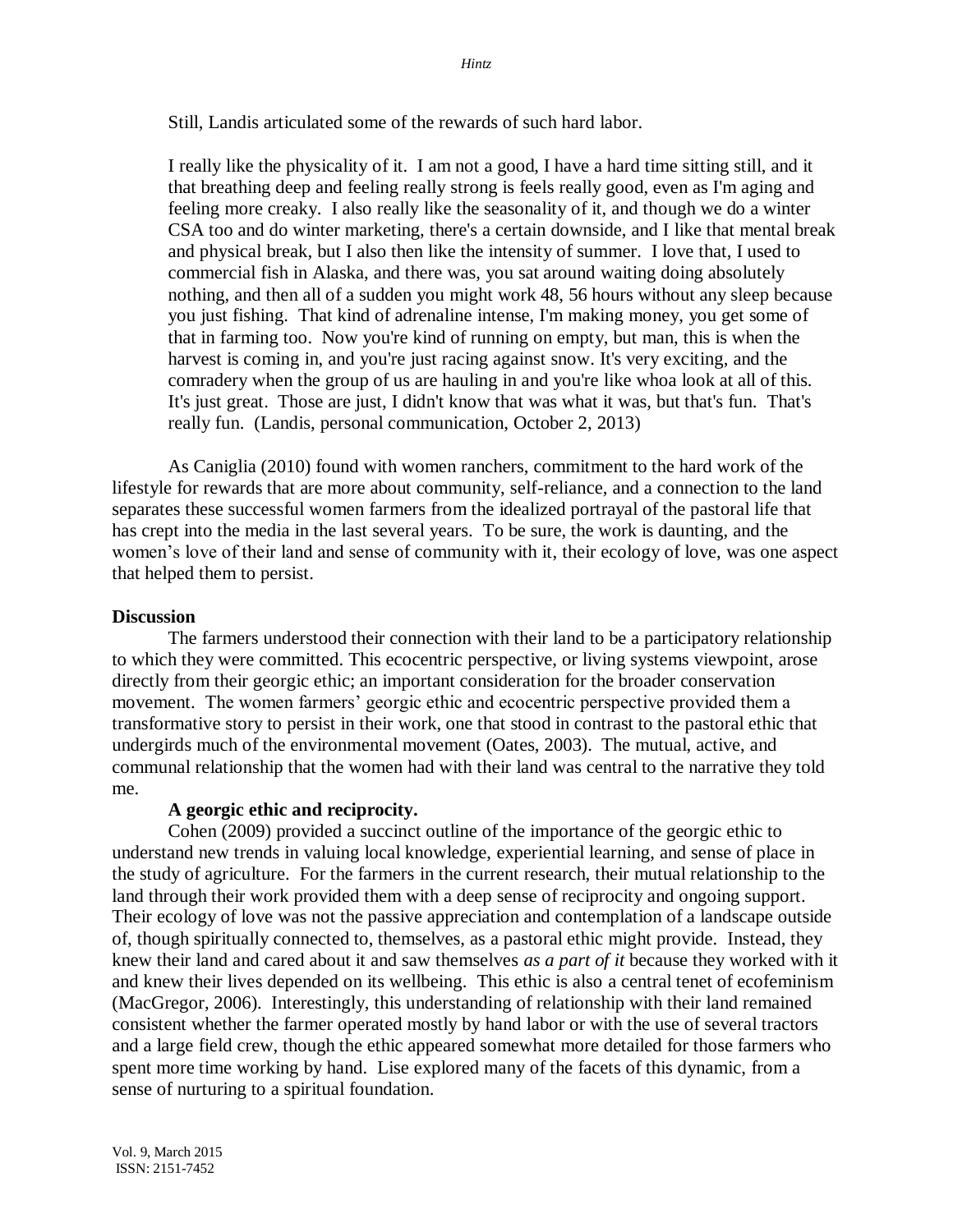I feel, the cliffs up there-- it's a spiritual thing to me. It feeds me in a way more than just the physical food that comes out of it. But I think the fact that I have a relationship to it through farming with it intensifies that. It's different than just living in a cabin in the woods. I think that I feel both responsible to it, to be taking care of it because it's feeding me, but it just feels like it's giving back to me as well in a way that's different than just a yeah, just friends who have beautiful houses in the woods, and they love their places in the woods but I just, there's a different connection there that is a mutual kind of thing. As it's, as I think about it more, as I've gotten older, I think about the Native Americans and I probably can't relate completely, but I can begin to relate to the incredible, when they were removed from their land, the incredible break that was in their psyche to be removed from their place which I probably cannot even imagine. It was even more so with a culture like that. I feel like that must be it. It's something that's attached psychically, in my psyche that it would be hard to leave. (Lise, personal communication, January 28, 2014)

Lise's comment about an indigenous connection is one we will return to momentarily in the section on ecocentricity. Barb, who operated a large vegetable CSA with her family, tracked her farm health as much by the quality of her wetlands as by her crop production. She learned a partnership with her land through her work.

What I really noticed is that me and the farm are not separate, and not having grown up on a farm, I didn't know this, but when you are farming it is not a job it is a lifestyle. So, having moved here and started this farm I was making a lifestyle change. So, I was making a really big change when I started farming, and I think just learning that about myself, and total acceptance of the farm, me and the farm are sort of like this unit that work together. And I had to actually really let go of trying to be in control of. Okay, this is what I need to do now or this is what I need to do now. No this is what you are going to do when you can do it, because this is what the farm needs now because it is a farm. And it needs certain things at certain times. (Barb, personal communication, February 27, 2014)

Interestingly, in *The Georgics,* Virgil meant to inspire his contemporaries back to agrarianism and away from their increasing socioeconomic culture of war (Cohen, 2009). The women of this study model the same exhortation for contemporary times; eschewing the agrochemical byproducts of the Second World War and operating from power derived from interdependence rather than domination. The women farmers' stories and perspectives are an important contribution to the popularly male-dominated discourse on the value of human labor connecting us to the earth (e.g. Berry, 2002; Jackson, 2010).

# **Ecocentricity.**

Building on Leopold's (1949) work, Caniglia (2010), in her study of women ranchers, defined ecocentrism as "a philosophy based on the whole environment (human and other than human ecosphere) that does not give preference of perspective, values, or rights to any one organism" (p. 297-298). As a part of their narrative, I asked the women in this project to provide artwork that described their experience of farming. As with the pilot project to this study, the farmers did not portray themselves centrally in their farm system. Of the visual pieces returned to me, only four contained human figures, and none of them were positioned in the middle of the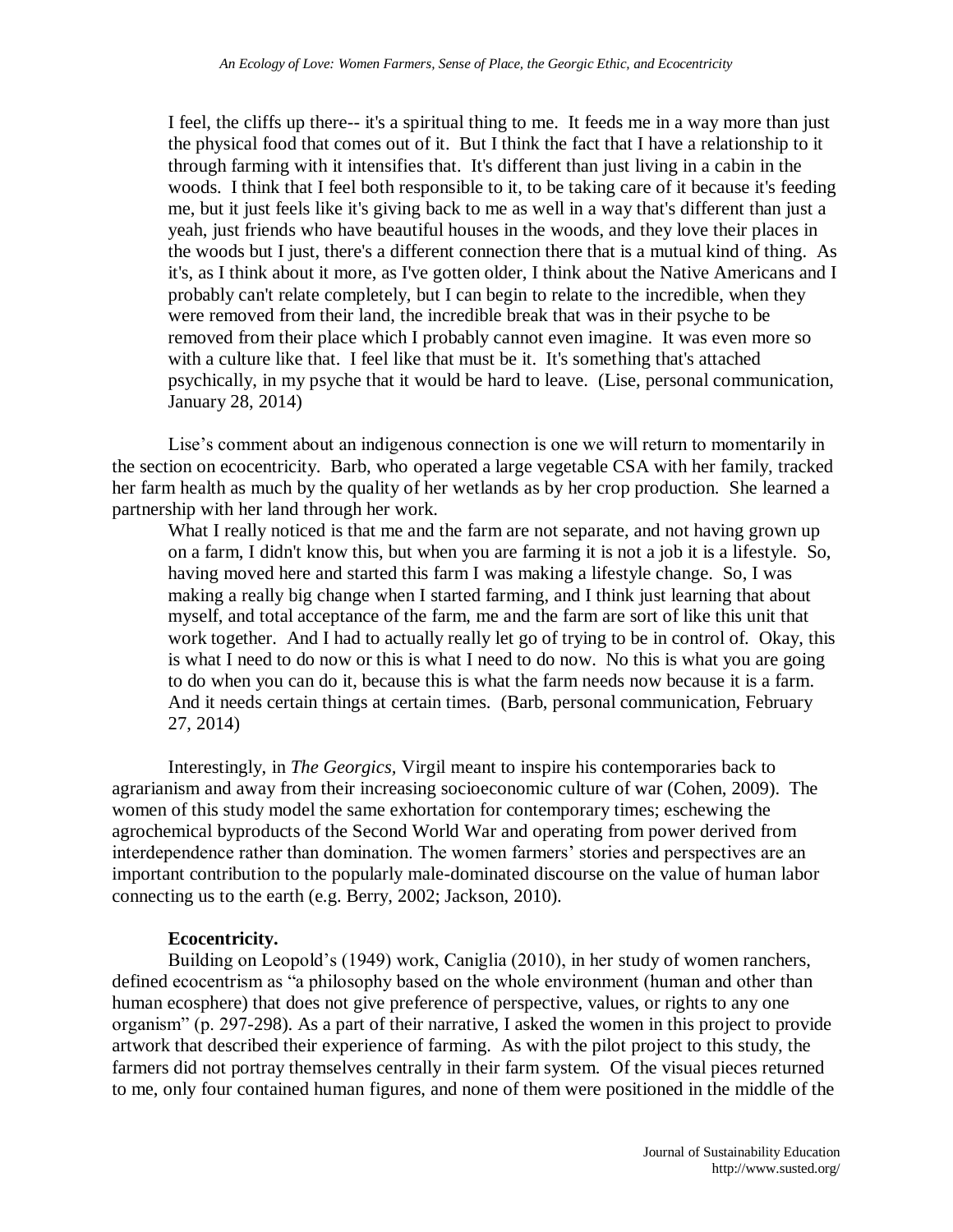piece. In their interviews, the farmers talked about themselves as a part of their agroecosystem, and for them this led to a certain humility approaching their work with their land. One might contrast this perspective with any number of pesticide names that bespeak a vastly different world-view: for example, Terminator technology, Vanquish, Certainty, and Confront.

In their connection to place, the perspectives of these women farmers more closely resemble an indigenous world-view (Martinez, 2008, 2010), including a sense of the rights of future generations, seasonal cycles, interconnectedness, nature as a relation, and reciprocity.

And so we have a pretty well defined goal about what we want the quality of our lives to be like. And we have had the discussion not just between the two of us but engaged our kids and other family members, which has been good in the long term but hard when we were doing it, but it still was good to have, you know. Talking about quality of life and what kind of production would support that and what kind of landscape, what kind of... how what our understanding is – this is pretty spelled out – by how ecosystem processes need to function long into the future to be able to support production for people who are not born yet. And we tend to take that long view and it is. (Audrey, personal communication, February 5, 2014)

The women's stories offer important lessons of coming home in a mobile and generationally immigrant culture.

And I was sitting amongst this pile of boxes, and it was pouring rain outside, and I was, I had taken the day off of work, because I always take the day off on my birthday, not since I have been farming, but back in the day when I had off-farm jobs it was like, it was a day, my day, so I was sitting looking out the window, and I said, "I'm home. I'm home." And it was you know, I was just, it was just this really deep feeling that I found inside of me. It's like, what does that mean? I don't know what that meant. That I had found someplace to be…. We had only been here for ten days but there was something about, you know, it's just like I'm settled. It's like okay, this is where I am supposed to be. (Barb, personal communication, February 27, 2014)

This ecocentric understanding was integral to the lives of the women described here. Though their early childhood or college experiences planted the seeds for this understanding, the farmers also developed this relational knowledge through experiential learning by working with the land.

## **Conclusion**

Place attachment (including the emotional connection to a locale and the intangible, felt meanings, values, and symbols) and place meaning (including personal values, socially and iteratively constructed values) seem to be an important driver of an active care for place. These are mediated by ecological and social knowledge, experience, social relationships, and identity. If these factors are supportive rather than in tension with place attachment and place meaning, than an active care for place can further develop the context for emotional bonds and the story of the locale. The women farmers practicing regenerative agriculture in this study are an important example of an iterative relationship to place that also shapes human identity as it nurtures the health of the land: an ecology of love. This paper explores two facets critical to the farmers'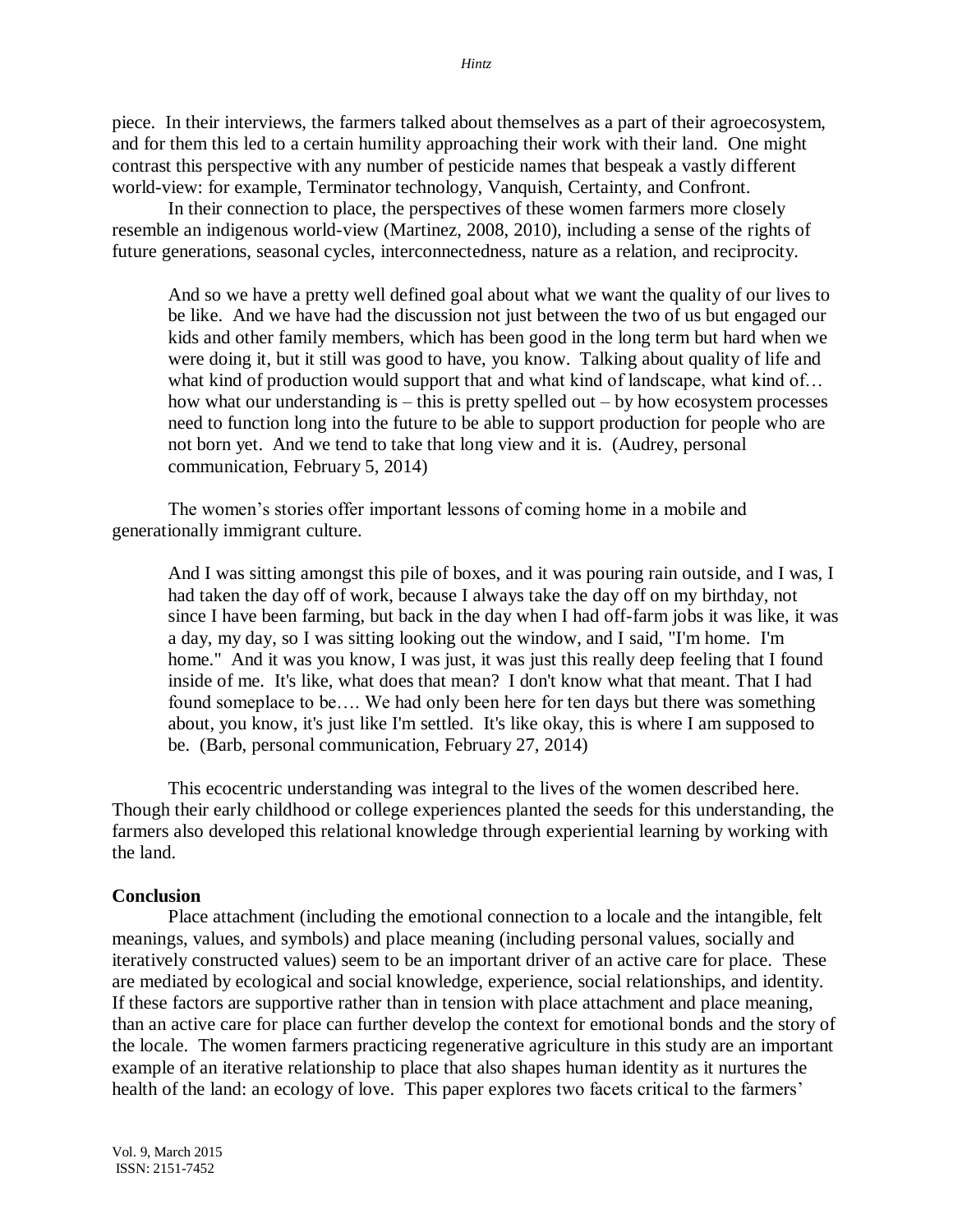functional relationship to place: a georgic ethic and an ecocentric perspective. Much more research into the experiences of women farmers can help inform the healthy reconnection of people to place.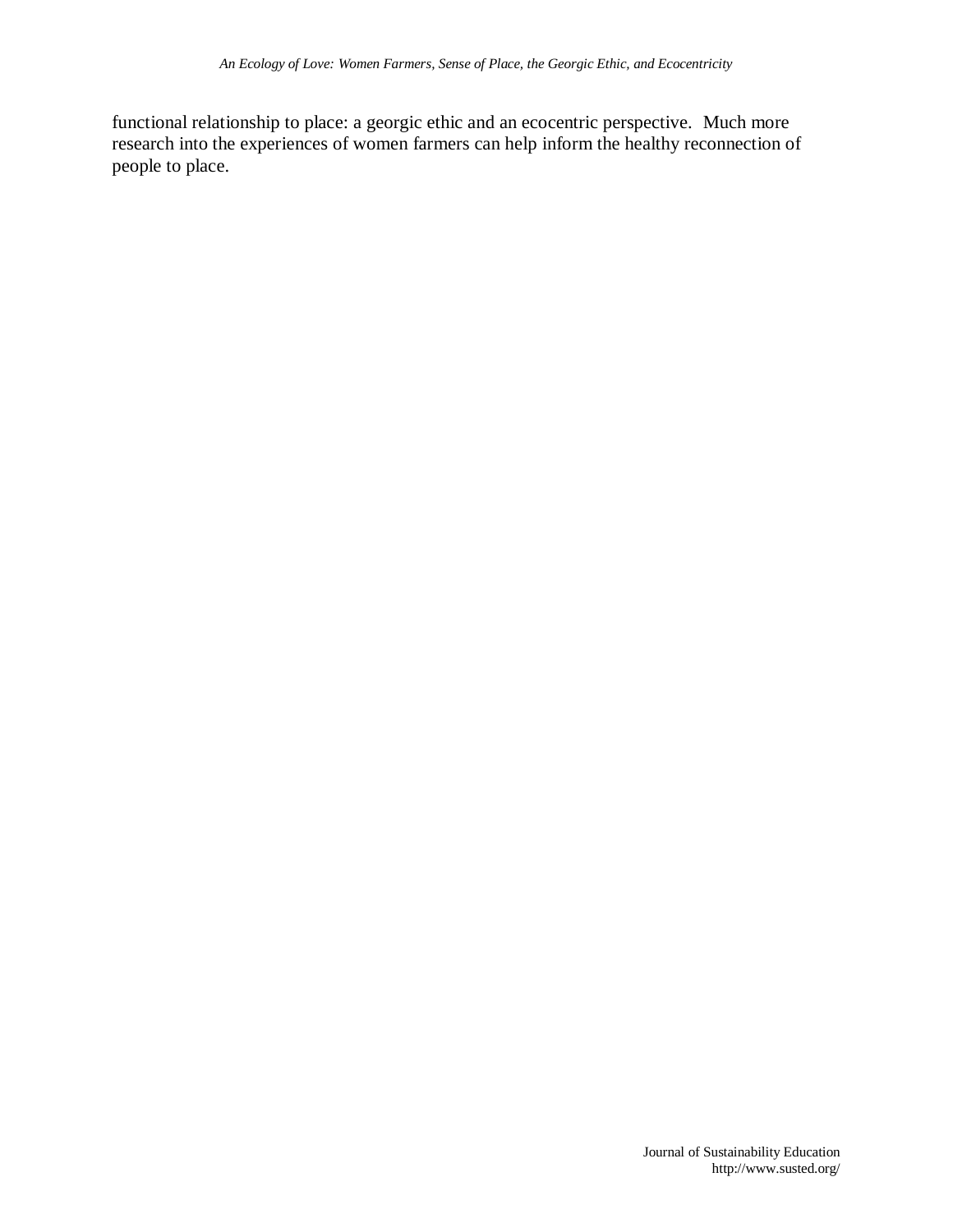# **Bibliography**

- Ardoin, N.M. (2006). Toward an interdisciplinary understanding of place: Lessons for environmental education. *Canadian Journal of Environmental Education, 11*(1), 112– 126.
- ATTRA News (2006). Women in sustainable agriculture. *ATTRA News*, *14*(2). Retrieved from: https://attra.ncat.org/newsletter/attranews\_0306.html
- Barone, T. & Eisner, E. W. (2012.) *Arts based research*. Los Angeles: Sage.
- Berry, W. (2002). *The art of the commonplace: The agrarian essays of Wendell Berry.* Berkley, CA: Counterpoint.
- Caniglia, N. C. (2010). *Voices for the land: Women ranchers' sense of place and role in passing on knowledge, values, and wisdom*. (Doctoral dissertation). Available from ProQuest Dissertations & Theses: The Humanities and Social Sciences Collection*.* (UMI No. 3472534)
- Cohen, B R. (2009). The once and future georgic: agricultural practice, environmental knowledge, and the place for an ethic of experience. *Agriculture and Human Values, 26*, 153-165. doi:10.1007/s104460-008-9172-7
- de Certeau, M. (1984). *The practice of everyday life.* (Steven F. Rendall, Trans.) Berkley, CA: University of California Press.
- De Guerre, D. W. & Taylor, M. (2004). Graduate leadership education in a socio-ecological perspective: Working at the paradigmatic interface. In: E. O'Sullivan, & M. Taylor (Eds.). *Learning toward an Ecological Consciousness* (pp. 5-23). New York: Palgrave Macmillan.
- Egoz, S., Bowring, J., & Perkins, H.C. (2006). Making a 'mess' in the countryside: Organic farming and the threats to sense of place. *Landscape Journal, 25*, 54-66. doi:10.3368/lj.25.1.54
- Finley, S. (2008). Arts-based research. In: J. G. Knowles & A. L. Cole. (2008). *Handbook of the arts in qualitative research*. Los Angeles, CA: Sage.
- Gubrium, J. F., & Holstein, J. A. (2009). *Analyzing narrative reality.* Los Angeles: Sage.
- Huff, L. A. (2006). Sacred sustenance: Maize, storytelling, and a Maya sense of place. *Journal of Latin American Geography, 5*(1), 79-96. doi:10.1353/lag.2006.0006
- Ingold, T. (2010). Ways of mind-walking: Reading, writing, painting. *Visual Studies, 25*(1), 15- 23. doi:10/1080/14725861003606712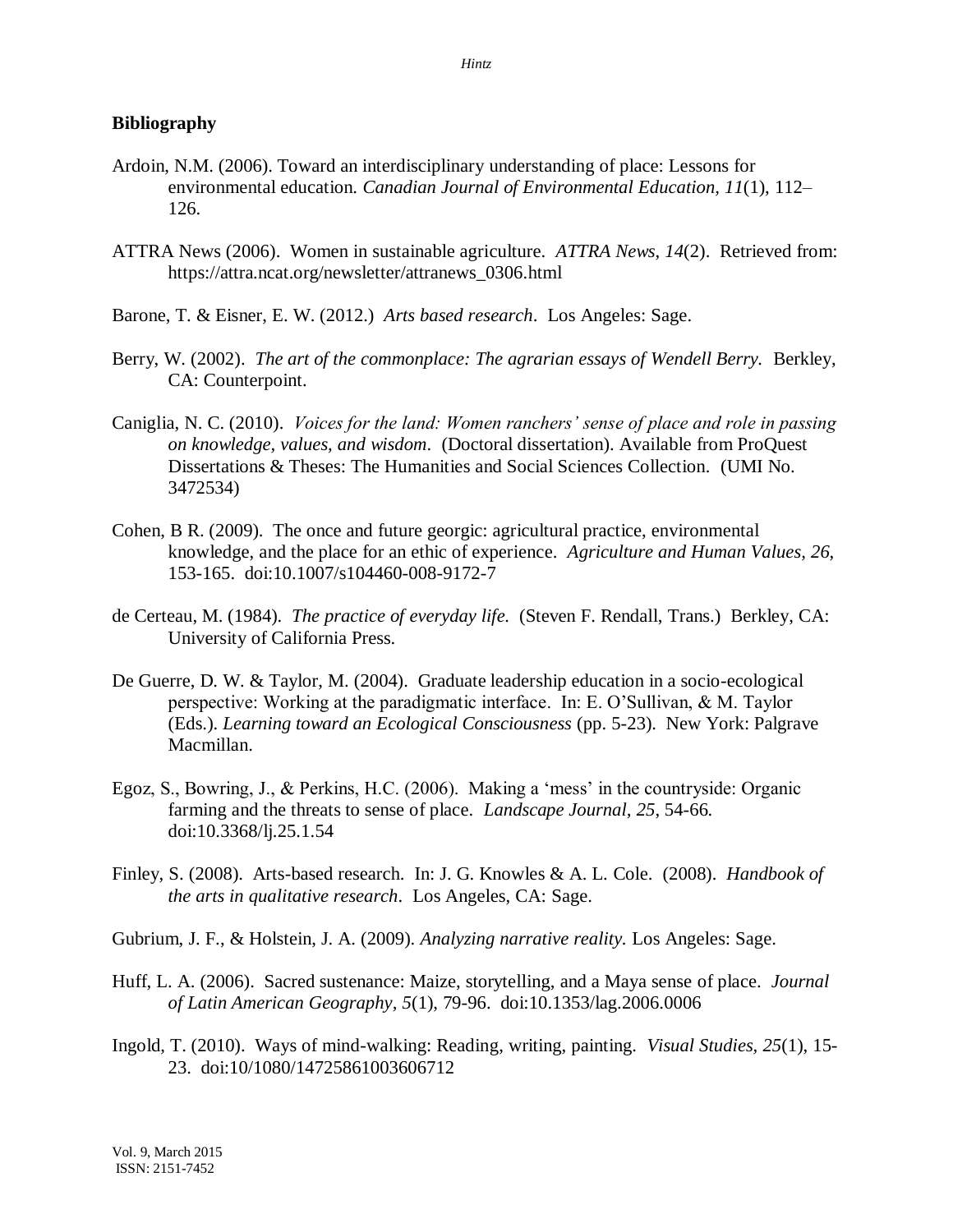- Jackson, W. (2010). *Consulting the genius of the place: An ecological approach to a new agriculture*. Berkeley, CA: Counterpoint.
- Knowles, J. G., & Cole, A. L. (2008). *Handbook of the arts in qualitative research: Perspectives, methodologies, examples, and issues.* Los Angeles: SAGE.
- Kudryavtsev, A., Stedman, R. C., & Krasny, M. E. (2012). Sense of place in environmental education. *Environmental Education Research, 18*(2), 229-250. doi:10.1080/135046622.2011.609615
- Leavy, P. (2009). *Method meets art: Arts-based research practice.* New York, NY: Guilford Press.
- LeCompte, M. D., & Schensul, J. J. (1999). *Analyzing & interpreting ethnographic data*. Walnut Creek, CA: AltaMira Press.
- Leopold, A. (1966). *A sand county almanac.* New York, NY: Ballantine. (Original work published 1949)
- Lockwood, J. A. (1998). The intent and implementation of the ESA: A matter of scale. In J. Shogren (Ed.), *Endangered species and private property* (pp. 70-91). Austin, TX: University of Texas Press.
- Lockwood, J. A. (1999). Agriculture and biodiversity: Finding our place in this world. *Agriculture and Human Values* 16(4): 365-379. doi:10.1023/A:1007699717401
- Lokhorst, A. M., Staats, H., van Dijk, J., van Dijk, E., & de Snoo, G. (2011). What's in it for me? Motivational differences between farmers' subsidized and non-subsidized conservation practices. *Applied Psychology: An international review, 60*(3), 337-353. doi:10.1111/j.1464-0597.2011.00438.x
- MacGregor, S. (2006). *Beyond mothering earth: Ecological citizenship and the politics of care.* Vancouver, Canada: UBC Press.
- Martinez, D. (2008). Native perspectives on sustainability. Retrieved from : http://www.nativeperspectives.net/Transcripts/Dennis\_Martinez\_interview.pdf
- Martinez, D. (2010) The value of indigenous ways of knowing to western science and environmental sustainability. *Journal of Sustainability Education*, May 9<sup>th</sup>, 2010. Retrieved from: journalofsustainabilityeducation.org
- Mueller Worster, A., & Abrams, E. (2005). Sense of place among New England commercial fishermen and organic farmers: implications for socially constructed environmental education. *Environmental Education Research, 11*(5), 525-535. doi:10.1080/13504620500169676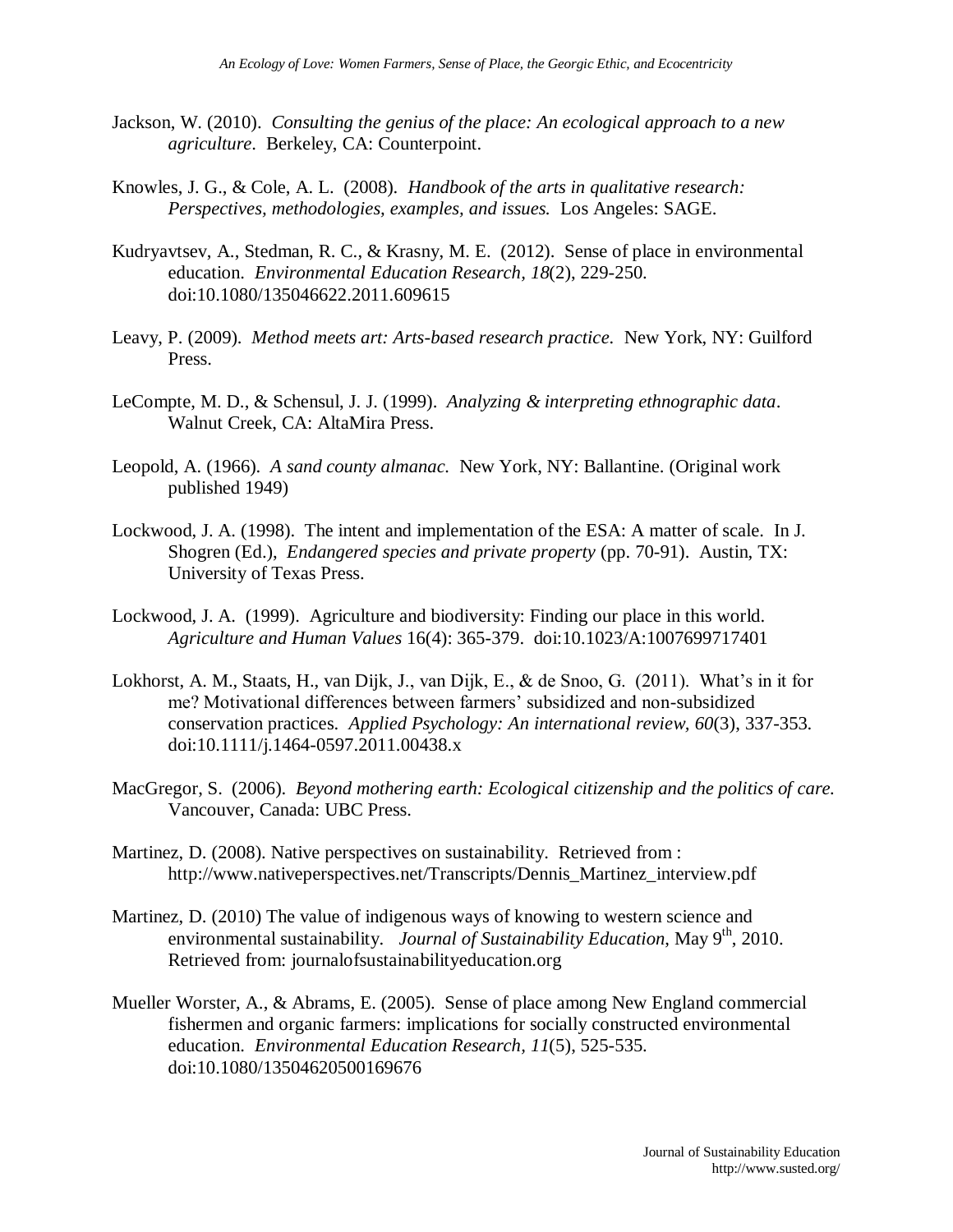- Oates, D. (2003). *Paradise wild: reimagining American nature.* Corvallis, OR: Oregon State University.
- Pink, S., Hubbard, P., O'Neill, M., & Radley, A. Walking across disciplines: from ethnography to arts practice. *Visual studies, 25*(1), 1-7.
- Polkinghorne, D. E. (1988). *Narrative knowing and the human sciences.* Albany, NY: State University of New York Press.
- Riessman, C. K. (1993). *Narrative analysis.* Newbury Park, CA: Sage.
- Sachs, C. (1996). *Gendered fields: Rural women, agriculture, and environment.* Boulder, CO: Westview Press.
- Somerville, M. (2007). Place literacies. *Australian Journal of Language and Literacy, 30*(2), 149-164.
- Soul, M. E. (1988). Mind in the biosphere; Mind of the biosphere. In: E. O. Wilson (Ed.), *Biodiversity* (pp. 465-469). Washington, D.C.: National Academy Press.
- Stokols, D., & Shumaker, S. A. (1981). People in places: A transactional view of settings. In J. H. Harvey (Ed.), *Cognition, social behavior, and the environment* (pp. 441-488). Hillsdale, NJ: Eribaum.
- Trauger, A. (2001). Women farms in Minnesota and the post-productivist transition. *The Great Lakes Geographer, 8*(2), 53-66.
- Trauger, A. (2004). 'Because they can do the work': Women farmers in sustainable agriculture in Pennsylvania, USA. *Gender, Place & Culture: A Journal of Feminist Geography, 11*(2), 289-307. doi:10.1080/0966369042000218491
- Vaske, J. J., & Kobrin, K. C. (2001). Place attachment and environmentally responsible behavior. *The Journal of Environmental Education, 32*(4), 16-21. doi:10.1080/00958960109598658
- Villa, M., & Daugstad, K. (2007). Summer farmers: Gender discourses in new arenas. *Journal of Comparative Family Studies, 38*(3), 395-408.
- Vos, T. (2007). *Organic farming and the socioecological imaginary: The philosophy and practice of stewardship in the middle landscape* (Doctoral dissertation, University of California, Santa Cruz). Available from ProQuest Dissertations and Theses.
- Williams, D.R., & Stewart, S.I. (1998). Sense of place: An elusive concept that is finding a home in ecosystem management. *Journal of Forestry, 96*(5), 18-23.